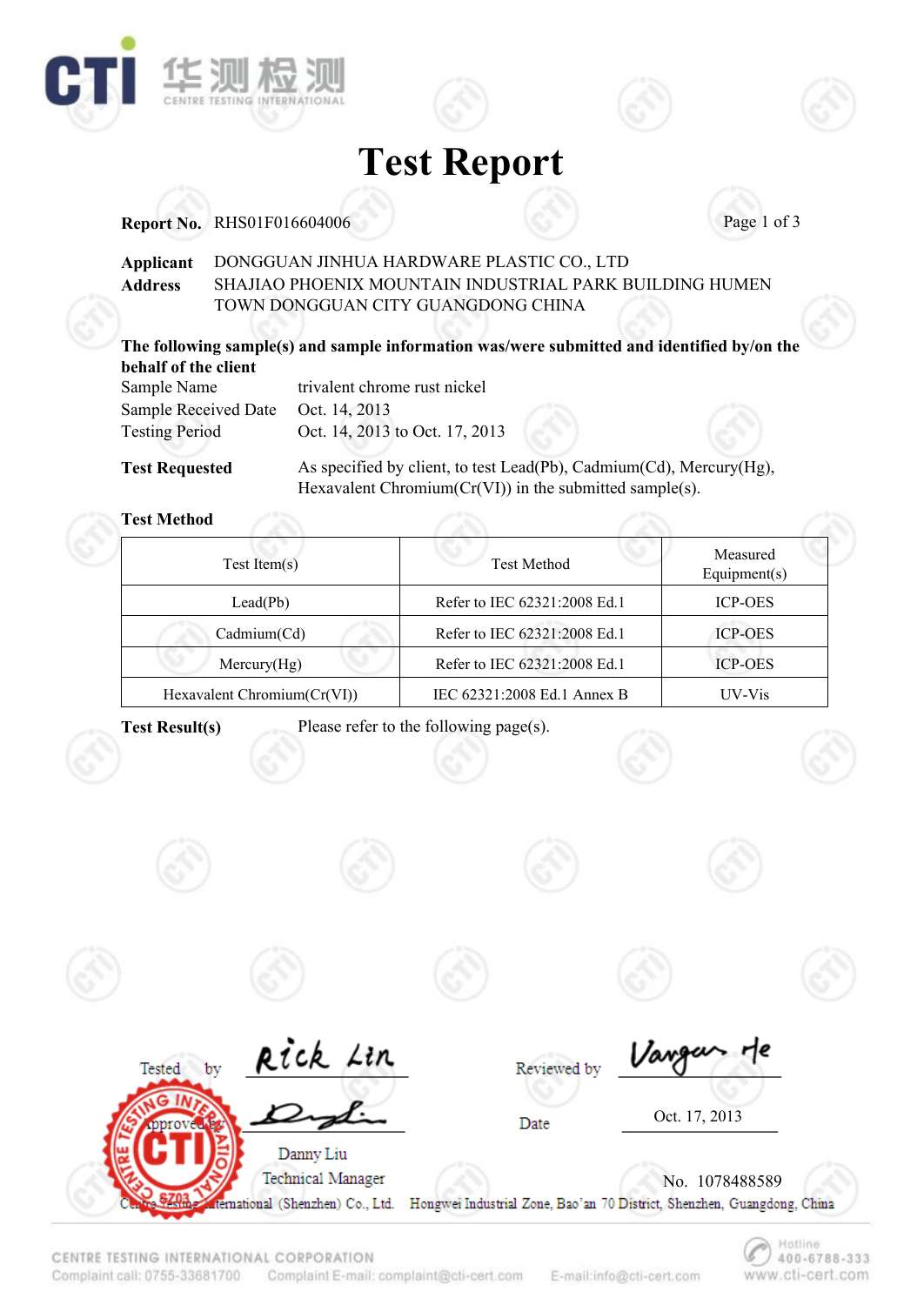





#### **Test Result(s)**

| <b>Tested Item(s)</b>       | <b>Result</b> | MDL               |
|-----------------------------|---------------|-------------------|
| Leaderb)                    | N.D.          | $2 \text{ mg/kg}$ |
| Cadmium (Cd)                | N.D.          | $2 \text{ mg/kg}$ |
| Mercury(Hg)                 | N.D           | $2 \text{ mg/kg}$ |
| Hexavalent Chromium(Cr(VI)) | Negative      |                   |

#### **Tested Sample/Part Description** Silvery plating



#### **Note: The washed plating had been dissolved totally tested for Lead, Cadmium, Mercury.** -MDL = Method Detection Limit

 $-N.D. = Not detected (**MDL**)$ 

 $-mg/kg = ppm = parts per million$ 

-Negative = Absence of Cr(VI) , the detected Cr(VI) concentration in the boiling water extraction solution is less than 0.02 mg/kg with 50cm2 sample surface area used.

### **Test Process**

### **1. Lead(Pb), Cadmium(Cd), Mercury(Hg)**



CENTRE TESTING INTERNATIONAL CORPORATION

Complaint call: 0755-33681700 Complaint E-mail: complaint@cti-cert.com

E-mail:info@cti-cert.com

Hotline

www.cti-cert.com

400-6788-333